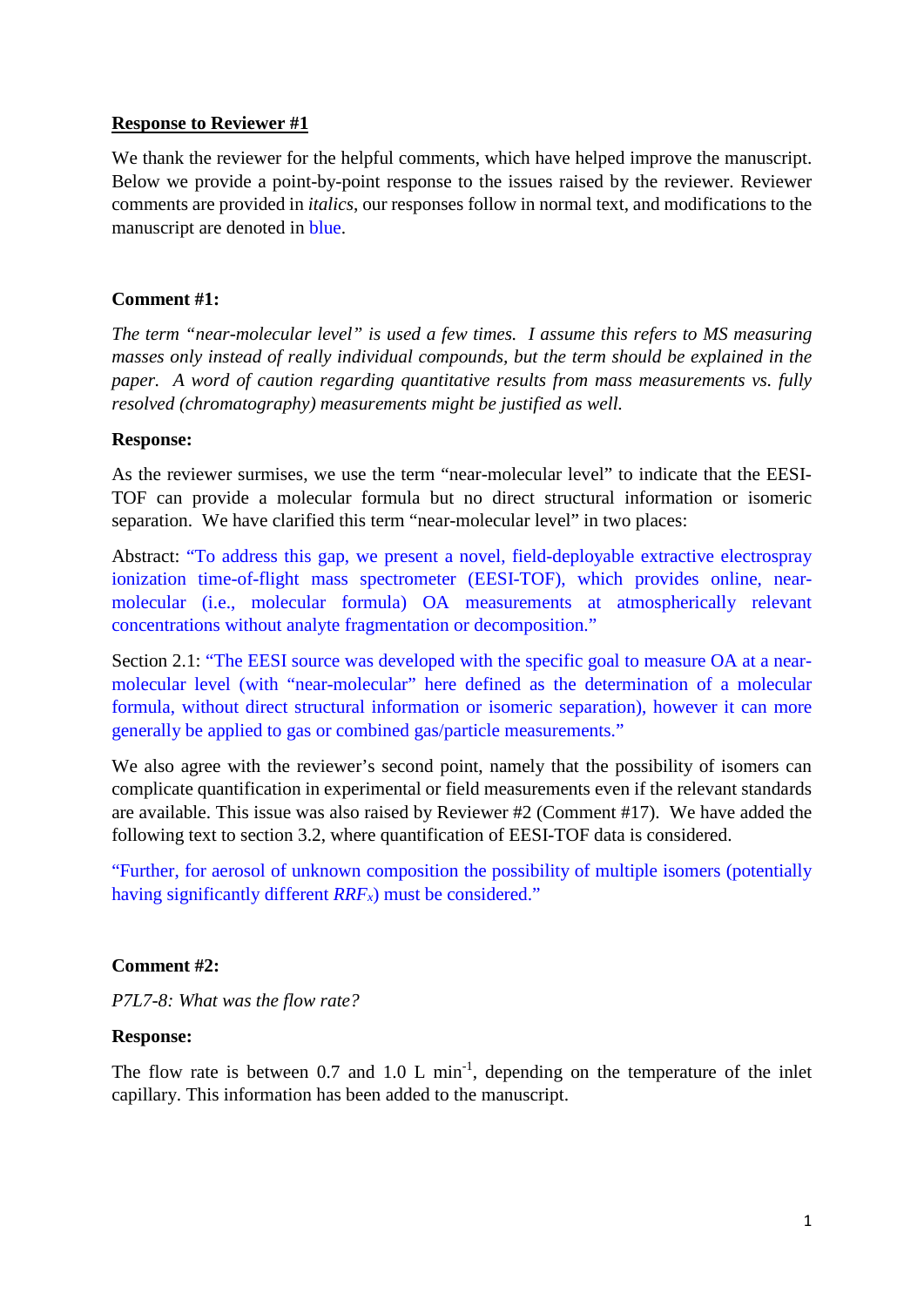# **Comment #3:**

*What does "most species" mean? Which species are not removed and could this pose a problem? Related, could 0.x % denuder breakthrough distort results for volatile species with high gas-phase and very low particle phase concentrations?*

# **Response:**

Questions related to denuder performance were also raised by Reviewer #2 (Comment #8), and our response is duplicated here.

We agree with the reviewer that denuder breakthrough is problematic, as it can result in either increased detection limits or spurious particle signal. These issues were noted in the original manuscript in section 2.1 as motivation for installing the denuder and we leave the original text unchanged except that we now note that these problems can arise not only from the absence of a denuder but also from breakthrough.

We have not conducted a comprehensive, compound-by-compound assessment of the denuder. The term "most species" was instead meant to indicate that for the systems discussed in this manuscript (i.e., pure components, laboratory-generated SOA, and initial ambient measurements in Switzerland), breakthrough has not been observed. More recently, we have experienced some breakthrough issues in heavily polluted ambient locations. Characterization of these effects is ongoing and preliminary results suggest this problem can be solved without degrading performance simply by utilizing a larger denuder.

We now discus this in section 2.1 as follows: "The denuder is very similar to that used for the CHARON-PTRMS, where it removes methanol, acetonitrile, acetaldehyde, acetone, isoprene, methylethylketone, benzene, toluene, xylene, 1,3,5-trimethylbenzene, and α-pinene with >99.9999% efficiency (Eichler et al., 2015). Our experiments show >99.95% removal for pinonic acid, and no detectable breakthrough in the chamber and field experiments presented in section 4, which were conducted at OA concentrations up to approximately 10  $\mu$ g m<sup>-3</sup> with the denuder not requiring regeneration for at least 2 weeks. For smog chamber experiments on wood and coal-burning emissions at higher concentrations (20 to 200  $\mu$ g m<sup>-3</sup>, 1 experiment of 3-4 h per day) (Bertrand et al., submitted), the denuder was regenerated every 2 to 3 days, when a slower response time was observed on switching between the direct sampling and filter blank measurements. This suggests a higher capacity denuder should be used for continuous sampling under polluted conditions."

# **Comment #4:**

*P9-10: I appreciate the discussion on pros and cons of different ESI mixtures, but was a bit surprised to read that MeOH/H2O was used at the end for most studies. My impression from the discussion was that overall ACN/H2O might be more suitable, especially due to the stated high background peaks in MeOH/H2O. Please comment on this final choice.*

# **Response:**

The main consideration is that operationally the MeOH/H2O spray is easier to stabilize and so was chosen for both the initial characterization experiments presented here and early measurement campaigns (Pospisilova, Stefenelli). With improved machining of the EESI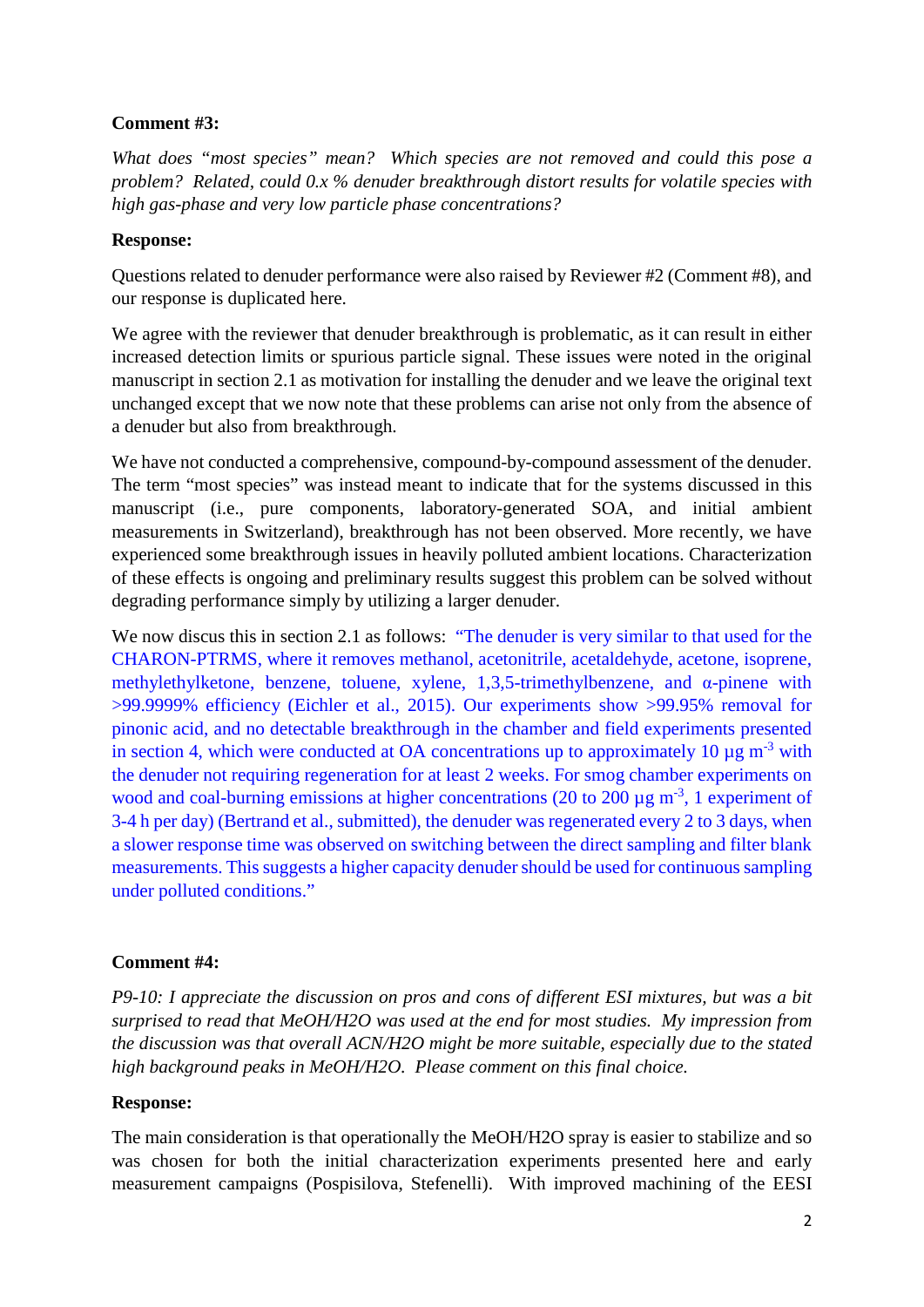source and increased user experience, the ACN/H2O mixture has become our preferred working solution for most applications (e.g., Qi) because of its lower background, as correctly identified by the reviewer. As a consequence, the set of characterization experiments performed for the MeOH/H2O system is presently more comprehensive than that of the ACN/H2O system, and we therefore choose to focus on MeOH/H2O results here while noting their comparability to ACN/H2O, rather than the reverse.

#### **Comment #5:**

*P13L1-6: Is the usage of mass flux for some and ion flux for most other results really justified? It adds some complexity and the advantage of using mass flux in ag/s is not fully clear to me.*

#### **Response:**

This issue was also raised by Reviewer #2 (Comment #2), and our response is repeated here.

Most studies describe particle-phase composition in terms of mass. Therefore, when discussing total EESI-TOF signal or relative composition, we utilize the mass flux metric. This is the quantity most closely related to mass that we can obtain given the unknown RRFx.

However, a large part of this paper also focuses on the fundamental operation of the EESI-TOF. Here it is desirable to present results in terms of the actual quantity measured (i.e., ion flux), which in our view makes instrument operation/response most transparent. For example, although ionization efficiency and related concepts (Eq. 1 and related discussion), as well as the RRFx, can be in principle discussed in terms of mass, these concepts and the obtained values are most clear when presented in terms of the probabilistic behavior of individual ions and molecules.

We have clarified this in the manuscript as follows (section 3.1):

"Fundamentally, the EESI-TOF measurement is in terms of the ion flux reaching the detector (Hz), as shown on the left axis of Fig. 2. However, in most studies the particle phase is described in terms of mass for both absolute and relative concentrations, making it desirable to also obtain a mass-related metric from the EESI-TOF measurements. In principle, the EESI-TOF ion signal for a molecule *x* can be converted to a mass concentration according to Eq.  $(1)$ :"

"For reference, we show on the right axis of Fig. 3 the  $MF<sub>x</sub>$  (in attograms  $(10^{-18} \text{ g})$  per second, ag  $s^{-1}$ ) corresponding to the measured  $I_x$ ; however for the remainder of the basic characterization experiments presented herein we show instead the directly measured *Ix*, which is the actual quantity measured by the instrument."

#### **Comment #6:**

*P14L30 + abstract + conclusions: I find the statement of the "much smaller range" the RRFx spans for SOA as compared to pure components a bit misleading. Given it represents a mean value for a very complex mixture, it is not surprising it varies less than individual compounds.*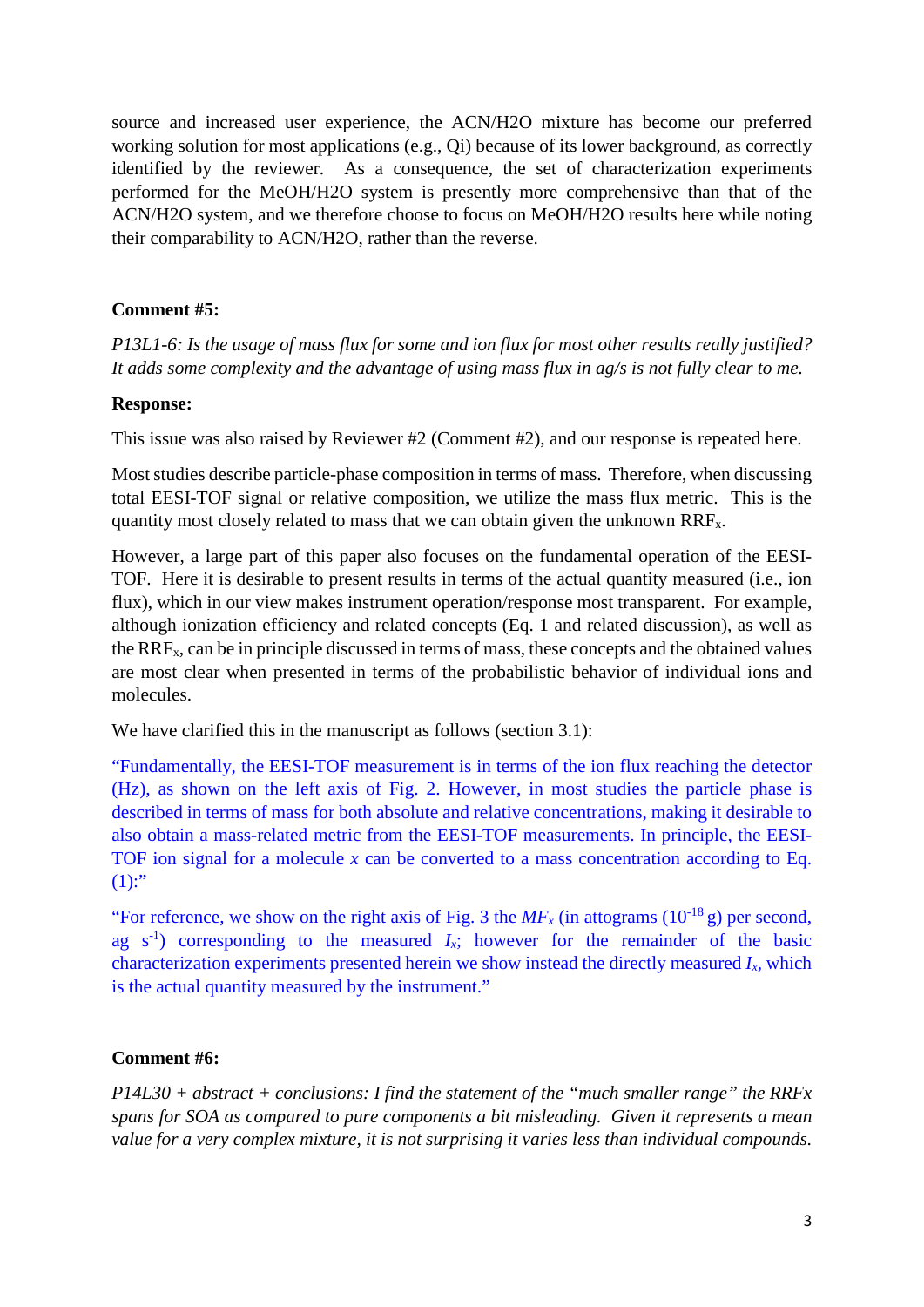*Even more, with Benzene included (its exclusion seems quite arbitrary), the difference to the studied pure model compounds becomes smaller.*

### **Response:**

This issue was also raised by Reviewer #1 (Comment #6) and our response is duplicated here.

In the original manuscript, benzene was classified empirically as an outlier because its removal has a considerably larger effect on the range of SOA RRFs (60 % decrease) than does removal of either the highest RRF (1,3,5-trimethylbenzene, 40 % decrease) or the next lowest (phenol, 30 %). However, the low RRF observed for benzene is consistent with the overall observed trend, and we therefore agree it can be misleading to treat it separately. The revised text simply notes that the range of RRFs observed for SOA is lower than that for the pure compounds, while noting that the pure compounds must occupy a larger range than indicated because the RRF for benzene SOA is a factor of 3 lower than any of the pure components. As noted by Reviewer #1, this decreased RRF range for SOA is expected given that it represents the mean RRF of a complex mixture.

The revised text is as follows. "The *RRF<sub>x</sub>* observed for the SOAs span a much smaller range than do the pure components, i.e. a factor 15 between benzene and 1,3,5-trimethylbenzene compared to a factor of ~30 between citric acid and dipentaerythritol (note that the range of *RRFx* for pure components is an underestimate, as some pure components must have an *RRF* at least as low as benzene, which is itself a factor of 3 lower than citric acid). The smaller *RRFx* range exhibited by the SOA experiments is expected given that each value represents the mean *RRF* of a complex mixture and is consistent with ambient observations, where we do not observe major composition-dependent variations in overall EESI-TOF sensitivity to bulk ambient OA (Qi et al., 2019; Stefenelli et al., 2019). However, direct calibration is clearly advisable for compounds for which absolute quantification is desired. Further, for aerosol of unknown composition the possibility of multiple isomers (potentially having significantly different *RRF<sub>x</sub>*) must be considered."

The corresponding text in the abstract and conclusions has also been modified.

Abstract: "Although the relative sensitivities to a variety of commercially available organic standards vary by more than a factor of 30, the bulk sensitivity to SOA generated from individual precursor gases varies by only a factor of 15."

Conclusions: "The EESI-TOF sensitivity to SOA generated from a set of individual precursor gases varies within a factor of 15."

### **Comment #7:**

*P17L3-4 + abstract + conclusions: The conclusion on the absence of matrix effects seems to be based on dipentaerythritol experiments only. The insensitivity of this single compound to the specific particle matrix studied cannot, however, be generalized. From conventional ESI it is well known that some species are more susceptible to matrix effects than others. In addition, the organic matrix in these experiments is certainly not representative to the full range of real world particle matrices (both organic and inorganic). I would recommend more*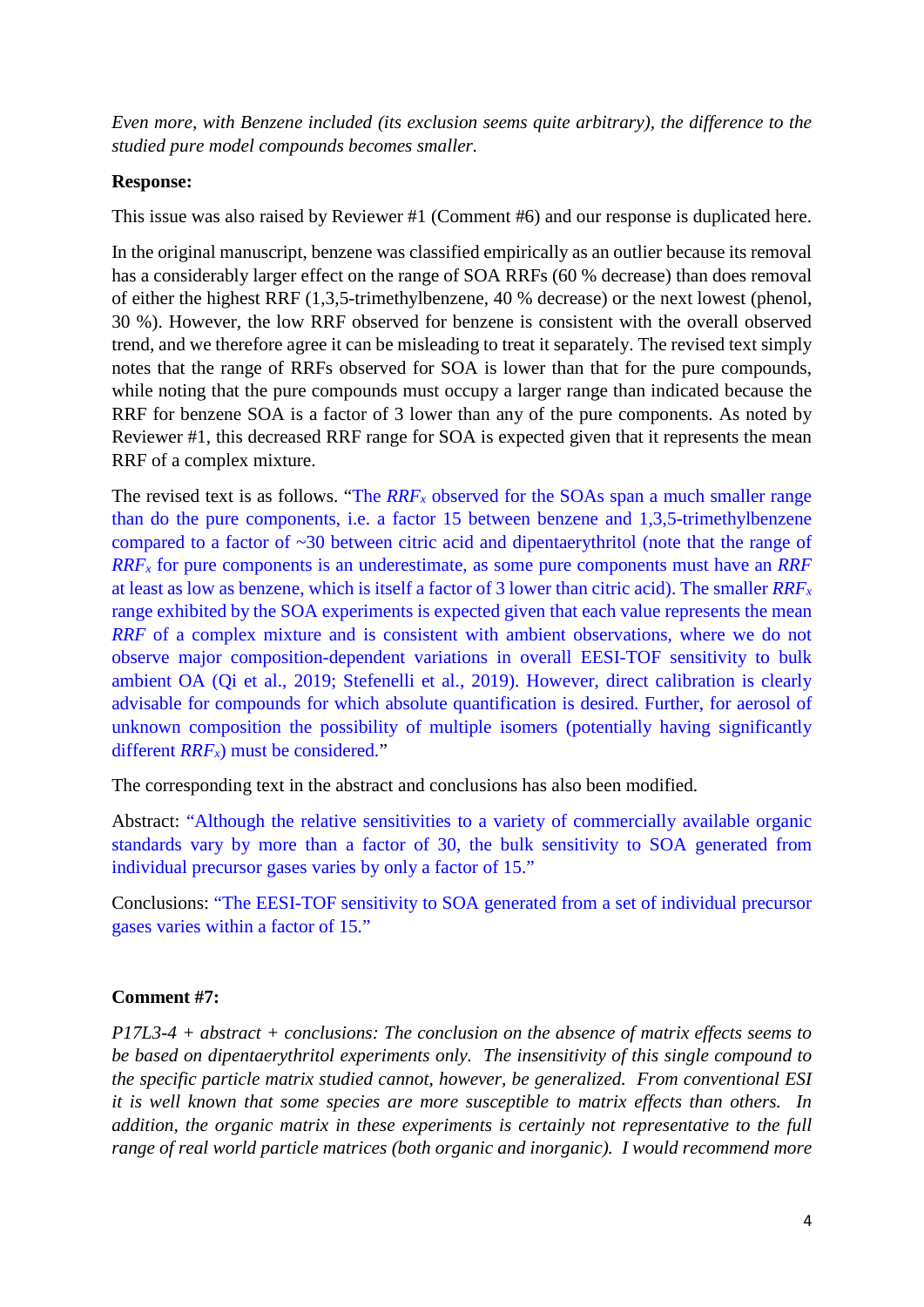*caution here. A general absence of any particle matrix effects can only be demonstrated by detailed comparisons with GC/LC-MS based quantification.*

#### **Response:**

We agree that the presence and extent of matrix effects may depend on the identity of the test compound and/or the surrounding matrix. A single case study (dipenaerythritol in SOA αpinene ozonolysis) is presented in this manuscript; investigation of a large number of systems is beyond the scope of the current work. However, we have also compared the total EESI-TOF OA signal to the detectable fraction of AMS OA (i.e., SOA and oxygenated POA) for ambient aerosol (Qi et al., 2019; Stefenelli et al., 2019), as well as laboratory-generated aerosol that is internally mixed with  $(NH_4)_2SO_4$  and/or  $NH_4NO_3$ . In general, good agreement was observed and discrepancies were explainable by the expected differences in  $\text{RRF}_x$ . Although encouraging, this does not altogether rule out matrix effects for individual OA ions. However, it does indicate that bulk OA sensitivity is likely unaffected by a soluble inorganic matrix.

The following text has been added to section 3.3:

"Although these results are obtained from a single test system, they are consistent with the general trend of matrix effects in EESI studies that are negligible or strongly suppressed relative to conventional electrospray measurements (Chen et al., 2006; Gu et al., 2007; Zhou et al., 2007; Chen et al., 2009). In addition, we find that OA signals measured by the EESI-TOF are well correlated with AMS measurements (e.g. total measurable OA, source apportionment factors, tracer ions) (Qi et al., 2019; Stefenelli et al., 2019). This suggests that EESI-TOF bulk OA measurements are likely not affected by soluble inorganic matrices typical of Central Europe (i.e., internal mixtures with NH4NO3 and (NH4)2SO4 concentrations up to  $\sim$ 10 µg m<sup>-3</sup>), although effects on individual ions cannot be ruled out."

We have also qualified statements in the abstract and conclusions, as follows:

Abstract: "In contrast to conventional electrospray systems, the EESI-TOF response is not significantly affected by a changing OA matrix for the systems investigated."

Conclusions: "We observe an instrument response that is linear with mass and without a detectable dependence on the composition of the OA matrix for a dipentaerythritol/α-pinene SOA test system. Ambient measurements also suggest that bulk OA detection is not significantly affected by a changing matrix of soluble inorganic compounds."

### **Comment #8:**

*P18L2-5: Can you comment on possible mechanisms of water vapor interference?*

### **Response:**

The following text has been added to section 3.4: "Water can potentially decrease sensitivity by competing with the analyte for  $Na<sup>+</sup>$  ions (e.g. by displacing the analyte), or increase sensitivity by absorbing energy from Na<sup>+</sup>-adducts, thereby stabilizing them."